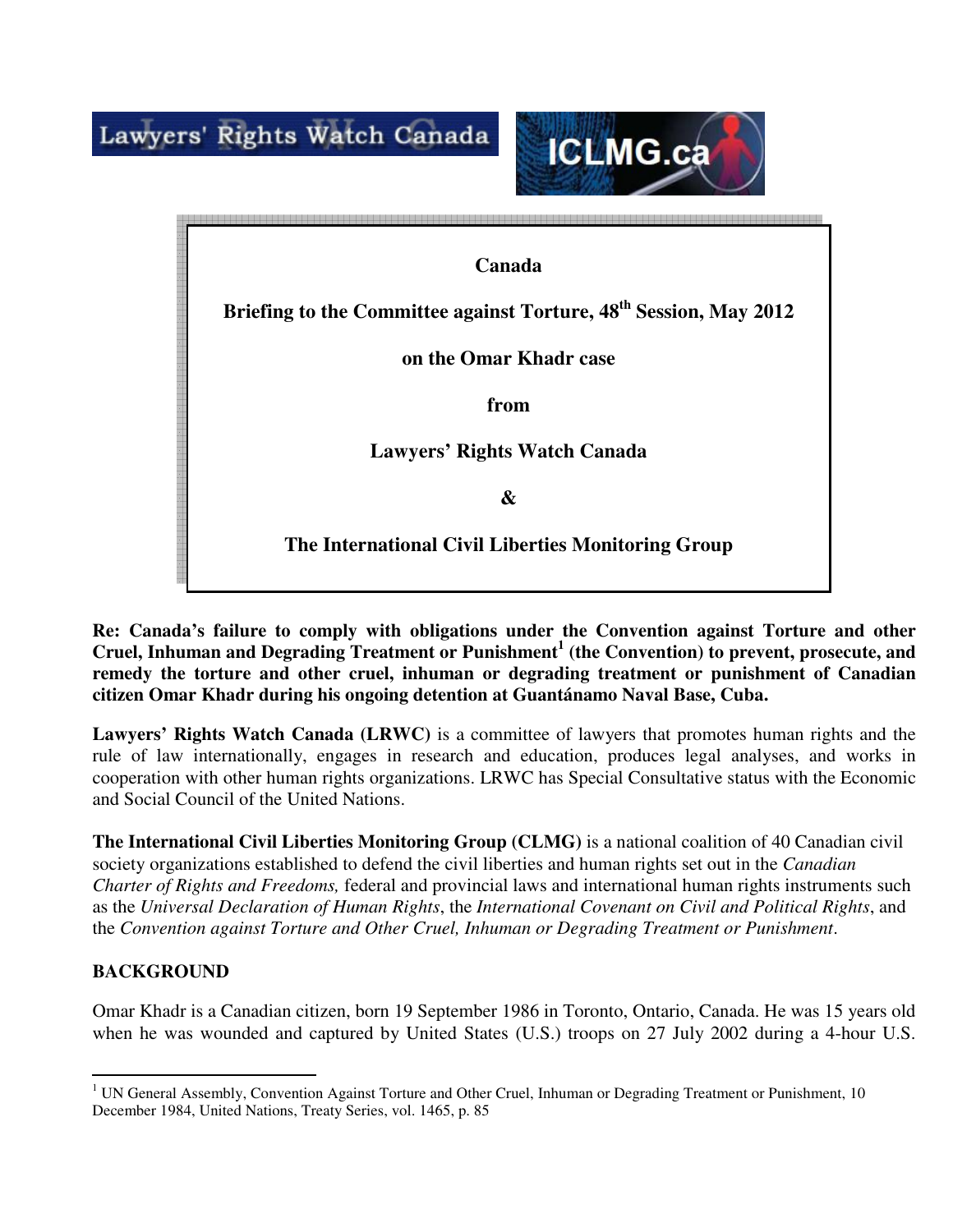ground and air attack on a compound in Ayub Khey, Afghanistan. U.S. soldiers shot the sole two occupants found alive after the attack and only Khadr would survive. The number and identities of the other non-Americans killed in the attack are unknown. Khadr was imprisoned at Bagram, Afghanistan until October 2002 and has subsequently spent a period approaching ten years at the detention and interrogation facility at Guantánamo Bay Naval Base in Cuba (Guantánamo). During his confinement he has been subject to torture in aid of interrogation including sleep deprivation and prolonged solitary confinement.

Charges first laid against Khadr on 7 November 2005 were replaced on 2 February 2008 by charges under the Military Commissions Act 2006, which purported to codify a definition of "unlawful enemy combatant"<sup>2</sup>, as well as provisions for trying such persons by military commission.

On 13 October 2010 Khadr signed the U.S. "Offer for Pre-trial Agreement",<sup>3</sup> which proposed that if Khadr pleaded guilty to all charges and waived various rights, the U.S. would limit his additional incarceration to eight years and support his application to serve the remainder of this sentence in Canada. Under this agreement Khadr was eligible for release from Guantánamo Bay and repatriation to Canada on 2 November 2011.

As part of this arrangement, Khadr was required to sign a "Stipulation of Fact" that included: a statement that he was not protected by the Geneva Conventions; statements affirming al-Qaeda activity in America, Kenya, and Tanzania; confirmation of the establishment of al-Qaeda's media committee; and statements about his father's connections and activities with al-Qaeda dating back to 1996, when Khadr was ten.<sup>4</sup>

Khadr then pleaded guilty<sup>5</sup> to five *ex post facto* and illegitimate charges created by the Military Commissions Act 2006: murder in violation of the law of war, attempted murder in violation of the law of war, conspiracy, providing material support for terrorism, and spying. <sup>6</sup> The charges were based on a combination of falsified U.S. reports<sup>7</sup> and confessions obtained through torture and other illegal treatment.<sup>8</sup> The U.S. consistently refused to provide disclosure. When Col. Peter Brownback, the military officer presiding over the Khadr case, threatened in May 2008 to suspend the hearing if prosecutors failed to produce disclosure of, *inter alia*, notes of witness interviews, details of the non-Americans killed in the 2002 firefight and documents relating to Khadr's treatment, he was removed from the case.

Khadr was then sentenced by a military commission to 40 years of addition imprisonment. None of the allegations or charges against Khadr have ever been tested before an independent and impartial tribunal and the U.S. has never provided proper disclosure of evidence.

 $\overline{a}$ 

 $2^2$  The definition includes "a person who is part of the Taliban, al Qaeda, or associated forces", Military Commissions Act 2006 §948a. (1)(i) and §948b**.**

<sup>&</sup>lt;sup>3</sup> United States of America v Omar Ahmed Khadr, Offer for Pre-Trial Agreement, accessible at

http://www.law.utoronto.ca/documents/Mackin/Khadr\_PreTrialAgree.pdf

<sup>&</sup>lt;sup>4</sup> USA v Omar Ahmed Khadr "Stipulation of Fact" 13 October 2010, at paras 2-20,

online: http://www.cbc.ca/news/pdf/omar-khadr-charges.pdf

<sup>&</sup>lt;sup>5</sup> Khadr Convening Authority Pretrial Agreement AE 341, 13 October 2010, (hereinafter "the Plea Agreement" online:

http://www.defense.gov/news/Khadr%20Convening%20Authority%20Pretrial%20Agreement%20AE%20341%2013%20Oct%202 010%20%28redacted%29.pdf

<sup>6</sup> http://www.mc.mil/CASES/MilitaryCommissions.aspx

<sup>&</sup>lt;sup>7</sup> See Steven Edwards. "Second al-Qaida fighter implicated in Khadr incident, secret document shows", Canwest News Service, Monday, February 04, 2008. Retrieved on 2008-02-01 and Carol J. Williams. "Pentagon accused of doctoring Guantanamo tribunal

evidence", Los Angeles Times, March 14, 2008.<br><sup>8</sup> See, Affidavit of Omar Ahmed Khadr, July 30, 2008.

http://www.law.utoronto.ca/documents/Mackin/khadr\_repat\_AffidavitofOmarKhadr.PDF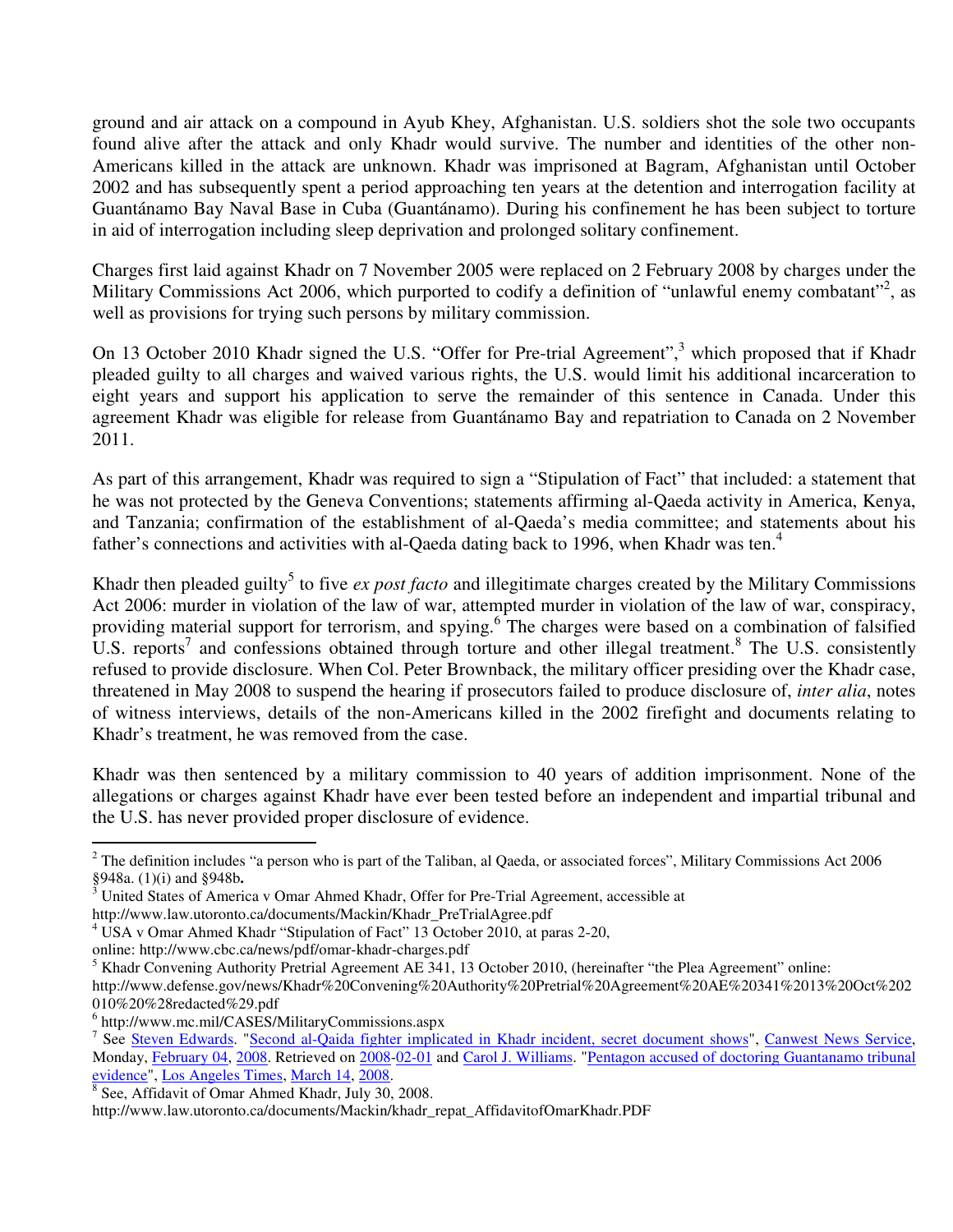Even though Khadr's additional period of imprisonment was defined by the Pre-Trial Agreement and the Stipulation of Fact, the U.S. proceeded to subject him to a false sentencing hearing before the extra-legal military commission. This allowed the U.S. to publicize accusations against Khadr in circumstances that prevented any challenge to the U.S. construction of the facts.

The military commission proceedings that purported to sentence Khadr to an additional 40 years of arbitrary imprisonment were illegal. Common Article 3 of the *Geneva Conventions<sup>9</sup>* and Protocol I prohibit—at any time and in any place—the passing of sentence when charges have not been determined "by a regularly constituted court, affording all the judicial guarantees which are recognized as indispensable by civilized people." Violation of this provision is itself a grave breach of the Geneva Conventions and a crime under the *Geneva Conventions,* the *Rome Statute of the International Criminal Court* and Canada's *Geneva Convention Act and Crimes against Humanity and War Crimes Act*.

The military commissions were created by the presidential edit of George W. Bush<sup>10</sup> to try arbitrarily designated non-Americans. In 2006, the Supreme Court of the United States (SCUS) ruled in *Hamdan v Rumsfeld<sup>11</sup>* that the military commission process violated both the *U.S. Uniform Code of Military Justice* and Common Article 3 of the four 1949 Geneva Conventions. Following *Hamdan,* the Military Commissions Act 2006 (MCA) was enacted in October of that year. The military commissions created following the Act failed to meet minimum fair trail standards.

Khadr remains at the Guantánamo Bay detention facility indefinitely.<sup>12</sup>

## **SUMMARY**

Canadian officials were advised in August or September 2002 that the U.S. had taken Khadr captive, <sup>13</sup> although he was then 15 and legally entitled to protection under the Optional Protocol to the Convention on Rights of the Child on the involvement of children in armed conflict.<sup>14</sup>

In addition to being advised by many human rights organizations of the urgent need to take action to protect Khadr from torture and other grave rights violations, two actions against the Canadian Government were brought on Khadr's behalf in the Federal Court of Canada that resulted in some judicial scrutiny of the facts and consideration of the legal implications.

The first case, brought by Khadr's family, involved a demand for disclosure of documents regarding interrogations conducted by Canadian officials at Guantánamo during 2003-2004 when Khadr was an unrepresented child. This claim was finally determined in 2008 when the Supreme Court of Canada

http://www.fas.org/irp/offdocs/eo/mo-111301.htm

<sup>&</sup>lt;sup>9</sup> Geneva Conventions, common Article 3. Adopted 12 August 1949; Entry into force 21 October 1950. Ratified by 194 countries. Protocol Additional to the Geneva Conventions of 12 August 1949, and relating to the Protection of Victims of International Armed Conflicts (Protocol I), 8 June 1977, Article 75.

<sup>&</sup>lt;sup>10</sup> Military Order: Detention, Treatment, and Trial of Certain Non-Citizens in the War Against Terrorism, November 13, 2001, Federal Register, Vol. 66, No. 222, November 16, 2001, pp. 57831-57836, paras. 4 and 7(b).

<sup>11</sup> *Hamdan v. Rumsfeld* ,548 U.S. 557 (2006), June 29, 2006.

<sup>12</sup> Paul Koring "Despite plea-bargain deal, Omar Khadr to spend his tenth New Year's in Guantánamo", *The Globe and Mail,* Thursday December 22, 2001, http://www.theglobeandmail.com/news/world/worldview/despite-plea-bargain-deal-omar-khadr-tospend-his-tenth-new-years-in-Guantánamo/article2280409/

<sup>&</sup>lt;sup>13</sup> Letter from H.G. Pardy, Director General, Consular Affairs Bureau, Department of Foreign Affairs, December 30<sup>th</sup>, 2002 to Amnesty International

<sup>&</sup>lt;sup>14</sup> Online: http://www2.ohchr.org/english/law/crc-conflict.htm, hereinafter the "CRC Optional Protocol".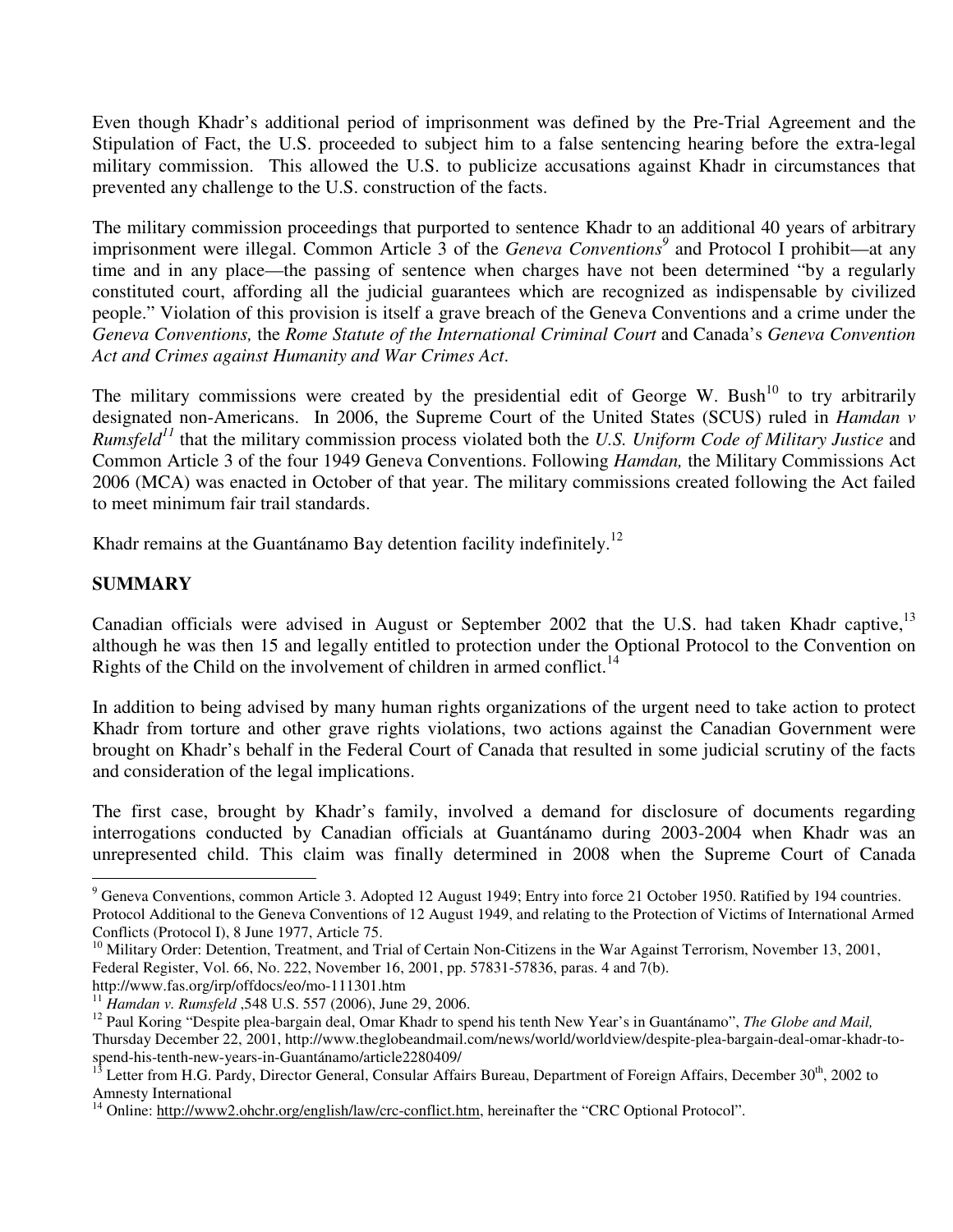confirmed that the Guantánamo proceedings at that time were illegal under U.S. law, that Khadr's *Charter* rights were breached, and that Canada had an obligation to disclose the fruits of the wrongful interrogation to Khadr.<sup>15</sup>

The second case involved a demand for Khadr's repatriation to Canada as a remedy for the *Charter* violations he had suffered. In 2010, the Supreme Court of Canada confirmed violations of Khadr's *Charter* rights to life, liberty and security of the person, and ruled that the Executive could choose what remedy was appropriate. The Executive has chosen to do nothing.<sup>16</sup>

# **CONVENTION VIOLATIONS BY CANADA**

Canada was both a direct participant and/or directly complicit in violating the Convention by:

- Failing, contrary to Article 2, to prevent and punish the torture of Omar Khadr by prolonged sleep deprivation, solitary confinement, arbitrary and indefinite detention and other prohibited treatment;
- Failing, contrary to Article 2, to "closely monitor its [DFAIT and CSIS] officials and those acting on its behalf" and failing to "identify and report to the Committee any incidents of torture or illtreatment", as well as "measures taken to investigate, punish, and prevent further torture or illtreatment in the future, with particular attention to the legal responsibility of both the direct perpetrators and officials in the chain of command, whether by acts of instigation, consent or acquiescence."; $^{17}$
- Failing, contrary to Article 2, to fulfill the obligation to take effective measures to ensure that Khadr was granted rights to "independent legal assistance, independent medical assistance, ... contact [with] relatives, … and other remedies that will allow [him] to have [his] complaints promptly and impartially examined, to defend [his] rights, and to challenge the legality of [his] detention or treatment.";18
- Failing, contrary to Article 2, to "adopt effective measures to prevent public authorities and other persons acting in an official capacity from directly committing, instigating, inciting, encouraging, acquiescing in or otherwise participating or being complicit in acts of torture as defined in the Convention."19
- Failing, contrary to Article 2, to "exercise due diligence to intervene to stop, sanction and provide remedies to victims of torture" and thereby providing a "form of encouragement and/or de facto permission."; $^{20}$
- Failing, contrary to articles 5-7 and 12 to take jurisdiction over, investigate, and prosecute offenders in Canada;

 $\overline{a}$ <sup>15</sup> Canada (Attorney-General) v. Khadr, 2008 SCC 28 (hereinafter 'Khadr Disclosure 2008').

<sup>16</sup> *Canada (Prime Minister) v. Khadr*, 2010 SCC 3 at paras 19-21 and 22-26.

<sup>&</sup>lt;sup>17</sup> CAT General Comment No. 2, CAT/C/GC/2 24 January 2008, para. 7.

<sup>&</sup>lt;sup>18</sup> CAT General Comment No. 2, CAT/C/GC/2 24 January 2008, para. 13.

<sup>&</sup>lt;sup>19</sup> CAT General Comment No. 2, CAT/C/GC/2 24 January 2008, para. 17.

 $^{20}$  CAT General Comment No. 2, CAT/C/GC/2 24 January 2008, para. 18.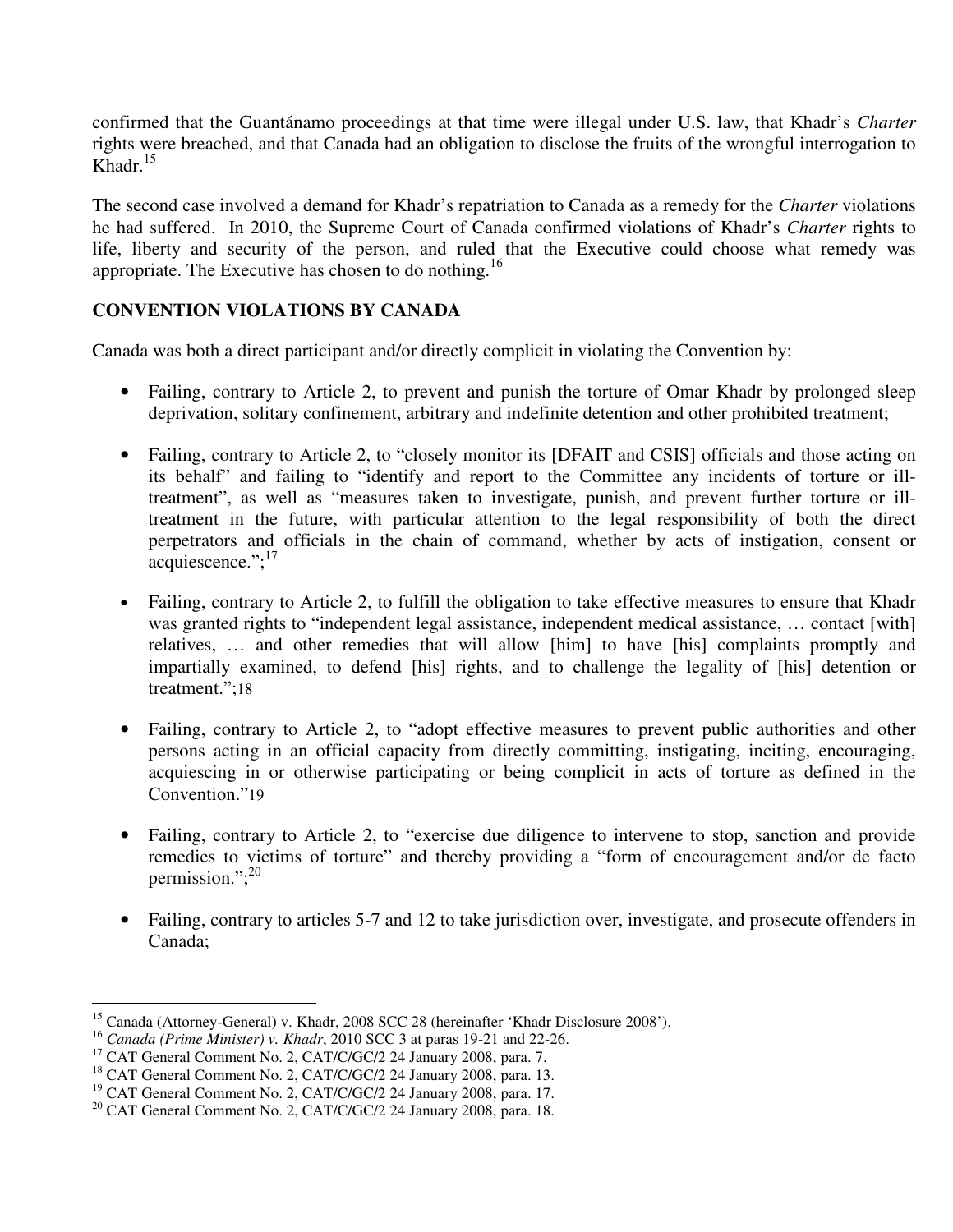- Providing, contrary to Article 15, statements obtained by torture to U.S. authorities to be used against Khadr;
- Failing, contrary to Articles 2 and 14 to "redress torture and ill-treatment in all contexts of custody or control … as well as contexts where the failure of the State to intervene encourages and enhances the danger" of harm; $^{21}$
- Failing to properly train officials in respect of these obligations pursuant to Article 10 and failing to report to the Committee on these breaches pursuant to Article 11.

The above violations occurred during a period when Khadr was a minor and a victim of war crimes<sup>22</sup> and thus also breach Canada's obligations under the CRC Optional Protocol; the breaches are a result of Khadr being refused all due process including legal representation of choice, timely and confidential legal representation, habeas corpus, fair trial rights, an independent and impartial tribunal to determine his rights and remedies for violations, disclosure of the evidence against him and the equal protection of the law.

The Government of Canada is not only responsible for its breaches in the first instance, but also for denying those breaches and remedies through litigation up to the Supreme Court of Canada. In spite of Canadian courts repeated confirmation of *Charter* and international human rights violations, Canada has not conducted investigations or prosecutions of any of the persons implicated, including agents of the Canadian government.

## **ARTICLE 2 VIOLATIONS: Duties to prevent and punish torture**

Khadr has been subject to torture and other cruel, inhuman and degrading treatment or punishment<sup>23</sup> by his U.S. captors, including, but not limited to:

- prolonged and severe sleep deprivation;
- short shackling and prolonged stress positions;
- extreme isolation and prolonged solitary confinement;
- enforced exposure to cold temperatures and constant light;
- being used as a human mop to wipe up urine expelled while restrained in stress positions;
- rape/sexual assault threats;
- indefinite detention.

 $\overline{a}$ 

In February 2003 (when Khadr was 16 years old), in September 2003 (when Khadr was 16 or 17 years old), and in March 2004 (when Khadr was 17 years old) Canadian officials from the Canadian Security and

 $21$  CAT General Comment No. 2, CAT/C/GC/2 24 January 2008, para. 15.

 $22$  Contrary to the absolute prohibition on the recruitment and use of minors by non-state groups in armed conflict and the obligation of States Party to criminalize such practices, CRC Optional Protocol, Art 4.

 $^{23}$  Including Khadr's sworn affidavit, which was rejected by the Military commission because he refused to submit to crossexamination, online: http://www.mc.mil/CASES/MilitaryCommissions.aspx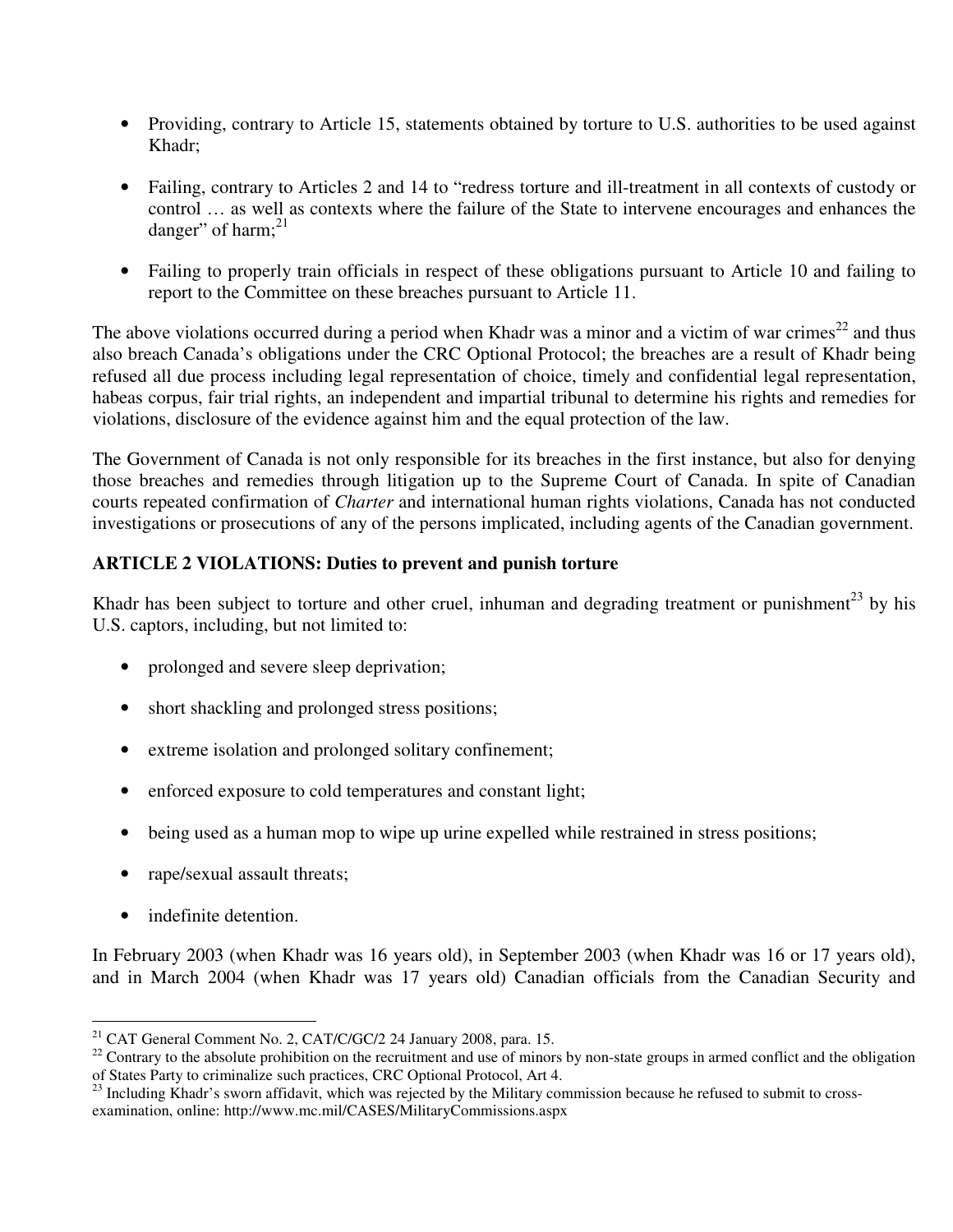Intelligence Service (CSIS) and the Department of Foreign Affairs and International Trade (DFAIT) interrogated Omar Khadr. Khadr was unrepresented. DFAIT and CSIS officials acting on behalf of Canada interrogated Khadr in Guantánamo prison over a period of four days from February 13-16 2003.

In March 2004, when Omar Khadr was 17 years old, U.S. officials subjected him to prolonged sleep deprivation by moving him to a different cell every three hours for a period of three weeks to prepare him for further interrogations by Canadian officials. Canadian DFAIT and CSIS officials went ahead with the March 2004 interrogation after being so advised. Justice Mosley of the Federal Court of Canada held that four Canadian officials violated international human rights laws in the interrogation. Reviewing redacted materials produced by the government of Canada, Mosley J. concluded:

The practice described to the Canadian official in March 2004 [of steps taken by U.S. officials to prepare Khadr for scheduled interviews by Canadian officials] was, in my view, a breach of international human rights law respecting the treatment of detainees under UNCAT and the 1949 Geneva Conventions. Canada became implicated in the violation when the DFAIT official was provided with the redacted information and chose to proceed with the interview.<sup>24</sup>

The redacted materials referred to in the preceding paragraph reveal that, prior to the March 2004 interrogation, the U.S. had advised Canada that to "make him [Omar Khadr] more amenable and willing to talk" to Canadian DFAIT officials the U.S. had subjected Omar Khadr to extreme and prolonged sleep deprivation by moving him every three hours for 21 consecutive days and then subjecting him to isolation.<sup>25</sup>

The Federal Court of Canada later ruled that "…the conduct of Canadian officials in the United States [sic] towards Mr. Khadr amounted to participation by Canada in the unlawful process at Guantánamo Bay prison."<sup>26</sup>

UN experts have determined that "sleep deprivation for several consecutive days" coupled with other treatments such as isolation are likely torture when used, as in Khadr's case, by officials to enhance extraction of information from a prisoner.<sup>27</sup>

The Committee against Torture (Committee) has stated that the use of sleep deprivation is unacceptable: "The sleep deprivation practised on suspects, which may in some cases constitute torture and which seems to be routinely used to extract confessions, is unacceptable."<sup>28</sup>

The 1992 U.S. Army Field Manual on Interrogation, in force at the relevant times in 2003 - 2004, listed sleep deprivation as a form of torture.<sup>29</sup> A 2009 Congressional Research report confirms that U.S. law requires application of the Army Field Manual standards, and that the techniques authorized by the U.S. Department

 $\overline{a}$ 

<sup>24</sup> *Khadr v. Canada (Attorney General),* 2008 FC 807 (CanLII)

 $^{25}$  Authorized by Secretary of Defense Rumsfeld as 'sleep adjustment' and dubbed the 'frequent flyer program'

<sup>26</sup> *Khadr v. Canada (Attorney General),* 2008 FC 807,, at paras. 55 to 57.

<sup>27</sup> COMMISSION ON HUMAN RIGHTS - *Situation of detainees in Guantánamo.* Report of the Chairperson-Rapporteur of the Working Group on Arbitrary Detention, Leila Zerrougni; the Special Rapporteur on the independence of judges and lawyers, Leandro Despouy; the Special Rapporteur on torture and other cruel, inhuman or degrading treatment or punishment, Manfred Nowak; the Special Rapporteur on freedom of religion or belief, Amsa Jahangir; and the Special Rapporteur on the right of everyone to the enjoyment of the highest attainable standard of physical and mental health, Paul Hunt. Adopted 27 Feb. 2006. UN Doc. E/CN.4/2006/120. p. 51 & 52.

<sup>28</sup> Report of the Committee against Torture, General Assembly  $52<sup>nd</sup>$  Session, 1997, A/52/44, 1997. para. 56.

<sup>29</sup> Online: http://www.fas.org/irp/doddir/army/fm34-52.pdf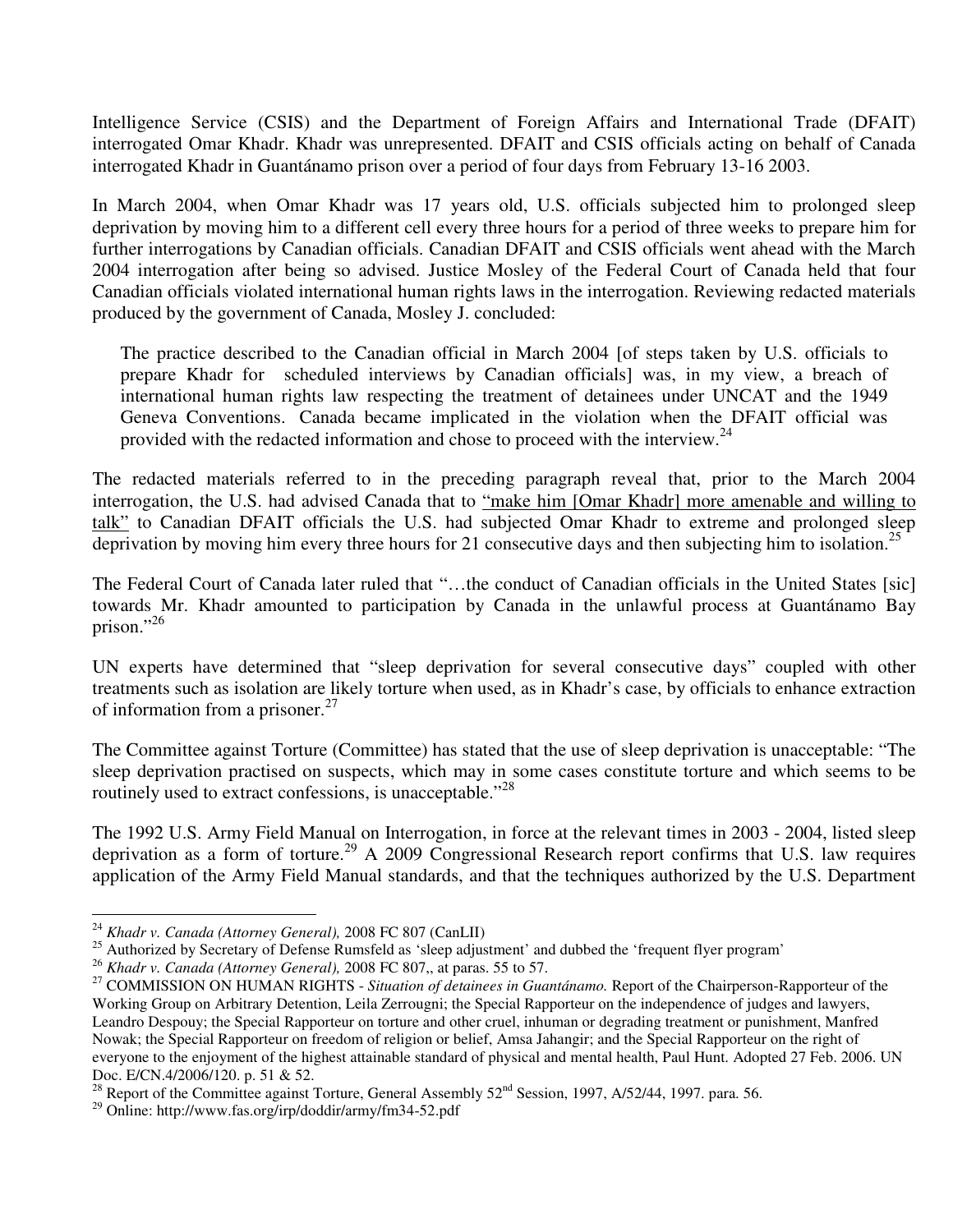of Defense (DOD) for use on 'enemy combatants' was more 'aggressive' than that authorized by the Manual and would have been unlawful if used on legal prisoners of war.<sup>30</sup> Article 2 of the Convention permits no exceptional circumstances whatsoever to override the prohibition on torture, which includes allegations of terrorist activity or alleged status as an 'enemy combatant' and accordingly the DOD authorizations were *prima facie* illegal.

The Canadian government publication, *Torture & Abuse Awareness,* identified the U.S. as one of ten countries worldwide known to engage in torture and listed sleep deprivation as a form of torture.

The UN Special Rapporteur on Torture, Juan Mendez recently called on states to ban, "indefinite and prolonged solitary confinement" in a statement in which he defined solitary confinement as being kept in isolation for at least 22 hours per day and indefinite and prolonged solitary confinement as isolation in excess of 15 days. Mendez added that detention in isolation for juveniles should be subject to an absolute prohibition.<sup>31</sup>

The *erga omnes* nature of the obligation to take effective measures to prevent and punish torture by state agents throughout the world is emphasized throughout General Comment No. 2:

States bear international responsibility for the acts and omissions of their officials and others, including agents, private contractors, and others acting in official capacity or acting on behalf of the State, in conjunction with the State, under its direction or control, or otherwise under colour of law.

Accordingly, each State party should prohibit, prevent and redress torture and ill-treatment in all contexts of custody or control…. as well as contexts where the failure of the State to intervene encourages and enhances the danger of privately inflicted harm.<sup>32</sup>

Canada failed to "adopt effective measures to prevent public authorities and other persons acting in an official capacity from directly committing, instigating, inciting, encouraging, acquiescing in or otherwise participating or being complicit in acts of torture as defined in the Convention."<sup>33</sup>

Throughout the 10 years of his detention, Canada failed to take effective measures, as required by Article 2 of the Convention, to ensure that Khadr was granted rights to "independent legal assistance, independent medical assistance, … contact [with] relatives, … and other remedies that will allow [him] to have [his] complaints promptly and impartially examined, to defend [his] rights, and to challenge the legality of [his] detention or treatment."<sup>34</sup>

## **ARTICLE 5, 6, 7 & 12 VIOLATIONS: Duty to take jurisdiction, investigate, and prosecute**

Article 5 imposes the duty on Canada to take jurisdiction over the Canadian agents identified as involved in breaches as well as other torture suspects who enter Canada. Although the four Canadian agents who interrogated Khadr were identified (though not named) during the Federal Court of Canada proceedings, neither they, nor their superiors, nor any other persons involved in supervising, authorizing, counseling or

 $\overline{a}$ <sup>30</sup> Congressional Research Service, "Interrogation of Detainees: Requirements of the Detainee Treatment Act", Michael John Garcia, 26 August 2009, online: http://www.fas.org/sgp/crs/intel/RL33655.pdf

 $31$  UN Special Rapporteur on torture calls for the prohibition of solitary confinement, 18 October 2011.

<sup>&</sup>lt;sup>32</sup> CAT General Comment No. 2, CAT/C/GC/2 24 January 2008, para. 15.

<sup>&</sup>lt;sup>33</sup> CAT General Comment No. 2, CAT/C/GC/2 24 January 2008, para. 17.

<sup>&</sup>lt;sup>34</sup> CAT General Comment No. 2, CAT/C/GC/2 24 January 2008, para. 13.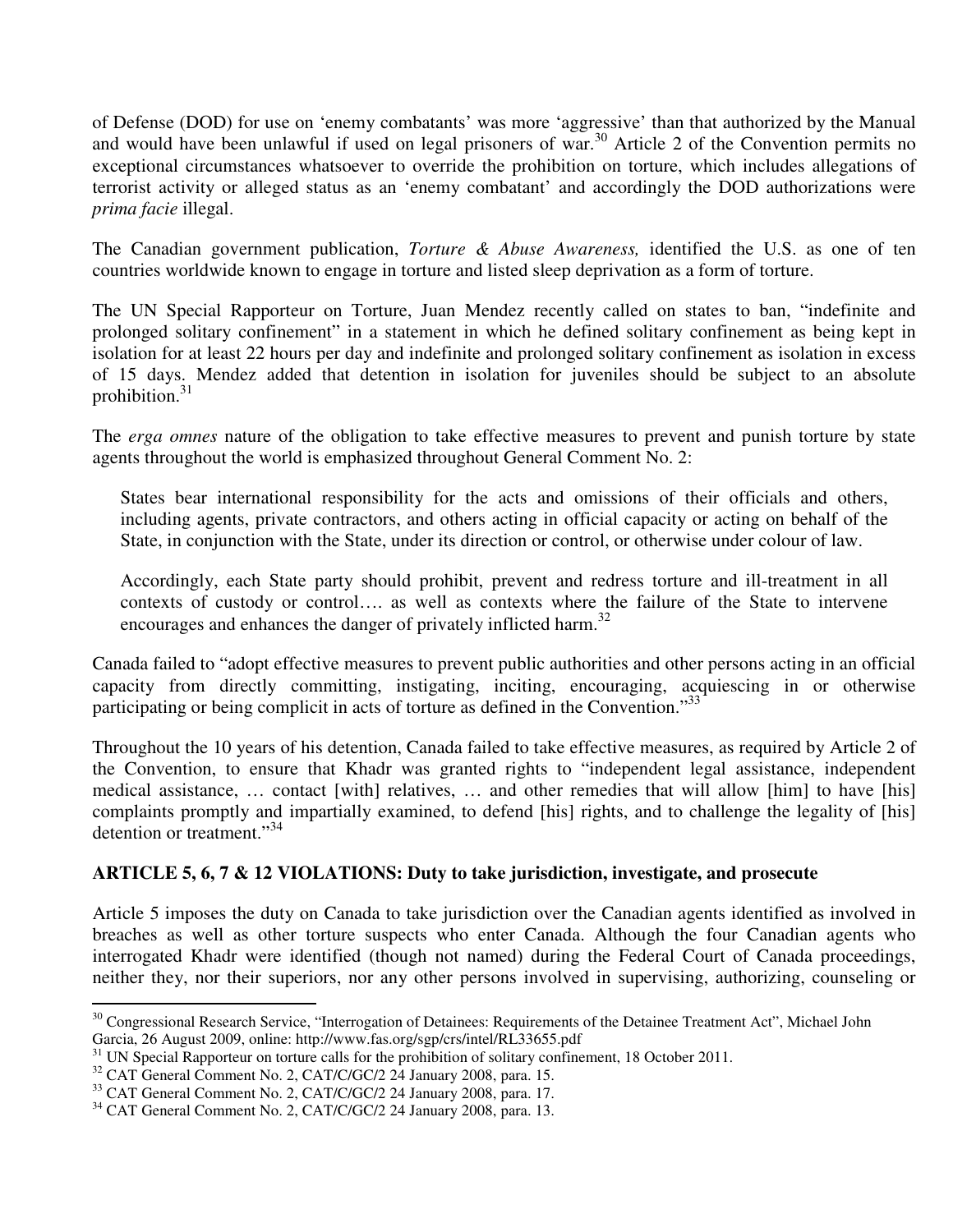otherwise encouraging or acquiescing in the torture of Khadr has been taken into custody or subject to a preliminary inquiry as required by Article 6.

Article 7 imposes a duty on Canada to bring prosecutions against suspected perpetrators where evidence warrants. These urgent duties cannot be engaged absent the preliminary detention and investigation that would support the laying of charges.

 The Committee considers it essential that the responsibility of any superior officials, whether for direct instigation or encouragement of torture or ill-treatment or for consent or acquiescence therein, be fully investigated through competent, independent and impartial prosecutorial and judicial authorities.<sup>35</sup>

In *Rajapakse v. Sri Lanka* the Human Rights Committee concluded that delay in investigation and remediation itself constitutes a violation of articles 2(3) and 7 of the International Convention on Civil and Political Rights (ICCPR), stating "Under article 2 paragraph 3, the State party has an obligation to ensure that remedies are effective. Expedition and effectiveness are particularly important in the adjudication of cases involving torture."<sup>36</sup> In the case of torture of Khadr, an unrepresented juvenile held indefinitely, incommunicado and in isolation, expedition and effectiveness are particularly essential.

The Canadian Executive has not only failed to investigate promptly, or at all, it has actively resisted attempts to seek adjudication and redress of these abuses through court proceedings, contesting both demands for disclosure even of the aforementioned interrogations and repatriation; demands made to the Federal Court, the Federal Court of Appeal and the Supreme Court of Canada.<sup>37</sup>

The torture of Omar Khadr is deemed to have been committed in Canada by virtue of the *Criminal Code*,<sup>38</sup> which provides that torture committed anywhere by any person is deemed to have been committed in Canada when, *inter alia*, the suspected perpetrator or the complainant is a Canadian citizen or the suspected perpetrator is in Canada. Canada's urgent duty to investigate allegations of torture and other cruel, inhuman or degrading treatment of Khadr is part of its duty to prevent such crimes arising from Article 12 of the Convention in addition to Article 2 and Articles 5-7.

The Committee ruled in *Halimi-Nedzibi v. Austria*<sup>39</sup> that a 15-month failure to investigate allegations of torture constituted a violation of Article 12 and that this violation occurred whether or not the torture allegations were ultimately confirmed.

The Committee has also clarified that duties under article 12 are triggered by the facts being brought to the attention of state officials.<sup>40</sup> Canada was aware of the likelihood that Omar Khadr would be subject to torture and other treatment prohibited by the Convention when it learned in August or September 2002 that the U.S. had captured Khadr. In January 2002, Canada, indicated an awareness that the U.S. would not treat people taken prisoner in Afghanistan in accordance with the requirements of international law, after Canadians

 $\overline{a}$ <sup>35</sup> CAT General Comment No. 2, CAT/C/GC/2 24 January 2008, para. 26.

<sup>36</sup> Rajapakse v. Sri Lanka (1250/04), para. 9.2, online: http://www.alrc.net/doc/mainfile.php/un\_cases/406/

<sup>&</sup>lt;sup>37</sup> As of the date of drafting, canlii.com shows 32 published decisions relating to the two Khadr matters.

<sup>38</sup> Criminal Code of Canada, RSC 1985 c. C-46, s.7 (3.7).

<sup>&</sup>lt;sup>39</sup> CAT 8/91 at para. 13.5.

<sup>40</sup> *Blanco Abad v. Spain* (CAT 59/96) at para. 8.6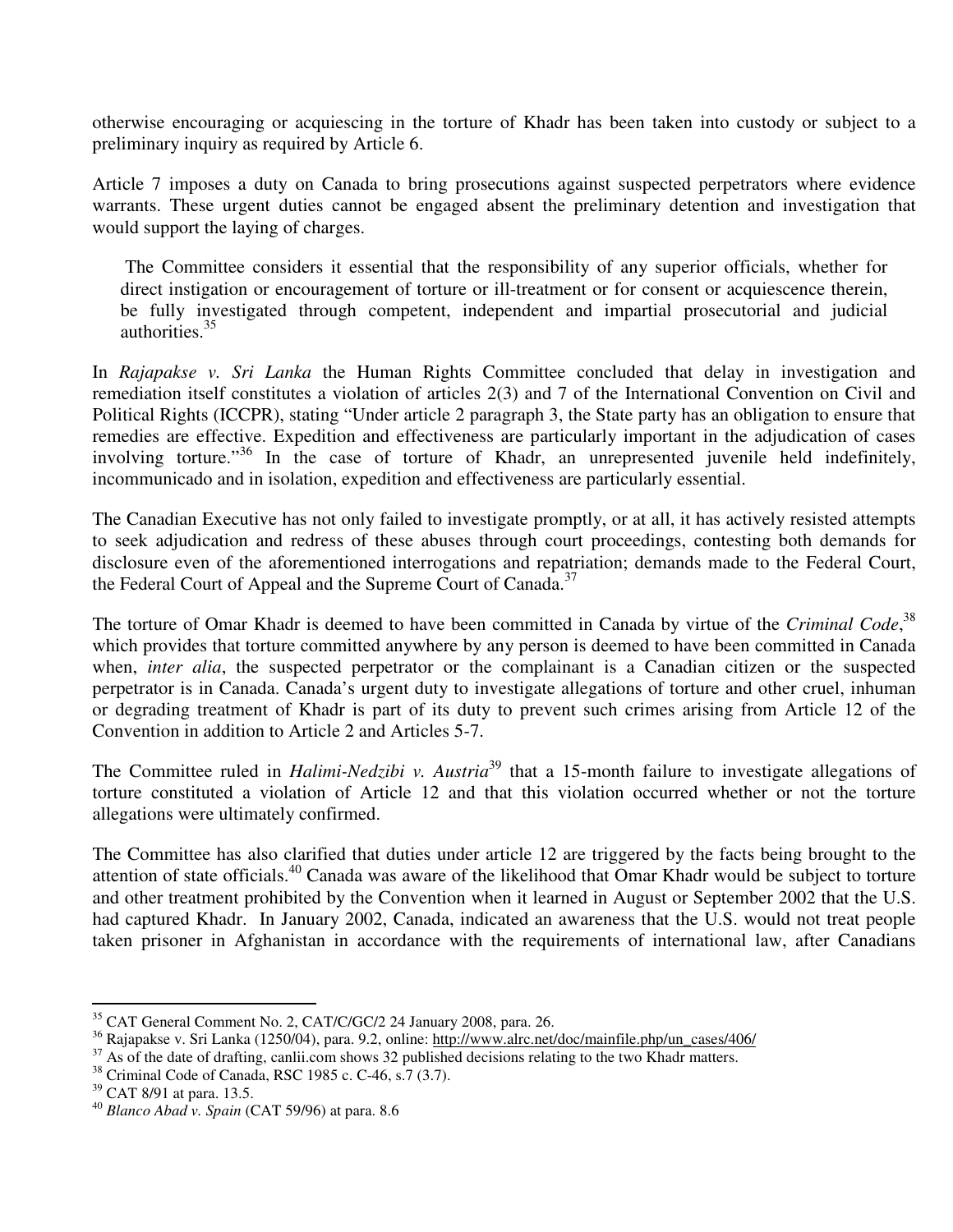learned that Canadian Joint Task Force 2 troops were turning captives over to U.S. troops in Afghanistan.<sup>41</sup> Canada has failed over a period of almost ten years to initiate any investigation of the torture and other prohibited treatment of Khadr or to otherwise remedy and protect him from torture or other violations of internationally protected rights.

Canada's failure to investigate these matters constitutes a flagrant and continuing violation of its obligations under the Convention, as well as an illegitimate disregard for repeated findings of the Federal and Supreme Courts of Canada.

# **ARTICLE 14 VIOLATIONS – Duty to fair and adequate compensation**

Canada has failed its Article 14 duty to ensure that Omar Khadr is able to obtain fair compensation and rehabilitation, a duty which the Committee has ruled includes the duty to ensure punishment of perpetrators.<sup>42</sup>

Thus, Article 14 rights provide not only for civil remedies for torture victims, but, according to this case, a right to "restitution, compensation, and rehabilitation of the victim", as well as a guarantee of nonrepetition of the relevant violations, and punishment of perpetrators found guilty.<sup>43</sup>

Canada's failure to "exercise due diligence to intervene to stop, sanction and provide remedies" to Khadr facilitates and enables the U.S. to continue to commit acts impermissible under the Convention with impunity. The indifference and inaction of Canada's Executive provides a form of encouragement and/or de facto permission."<sup>44</sup>

Not only has Canada failed to investigate, prosecute and punish those complicit in the above mentioned torture of Omar Khadr by sleep deprivation, Canada appears to have participated in or acquiesced to the Plea Agreement that seeks to prevent Omar Khadr from obtaining remedies in the future by:

- requiring Khadr to waive his right to obtain and/or test physical evidence (including DNA testing) in the control of the U.S.;
- requiring Khadr to waive credit for his pre-sentencing detainment (a period of 9 years and 3 months);
- requiring Khadr to waive his rights to appeal;
- prohibiting Khadr from supporting any litigation or challenge in any forum in any nation against any U.S. or other official in their personal or official capacity relating to his imprisonment and/or treatment;
- requiring Khadr to submit to further interviews while waiving right to counsel; and

l <sup>41</sup> Gail Davidson, *Are Canadians soldiers being ordered to commit war crimes? Red Cross says Taliban and al-Qaida must be considered prisoners of war*, February 2002. http://www.lawyersagainstthewar.org/legalarticles/pow.html

<sup>42</sup> Urra Guridi v. Spain (CAT 212/02), para. 6.8 and Dimitrijevic v. Serbia and Montenegro (CAT 172/00)

<sup>&</sup>lt;sup>43</sup> Seeking Remedies for Torture Victims: A Handbook on the Individual Complaints Procedures of the UN Treaty Bodies, Sarah Joseph, Katie Mitchell, Linda Gyorki and Carin Benninger-Budel, OMCT Handbook Series Vo. 4, 2006, p. 234, citing CAT decision in Urran Guriki v. Spain (CAT/212/01).

<sup>&</sup>lt;sup>44</sup> CAT General Comment No. 2, CAT/C/GC/2 24 January 2008, para. 18.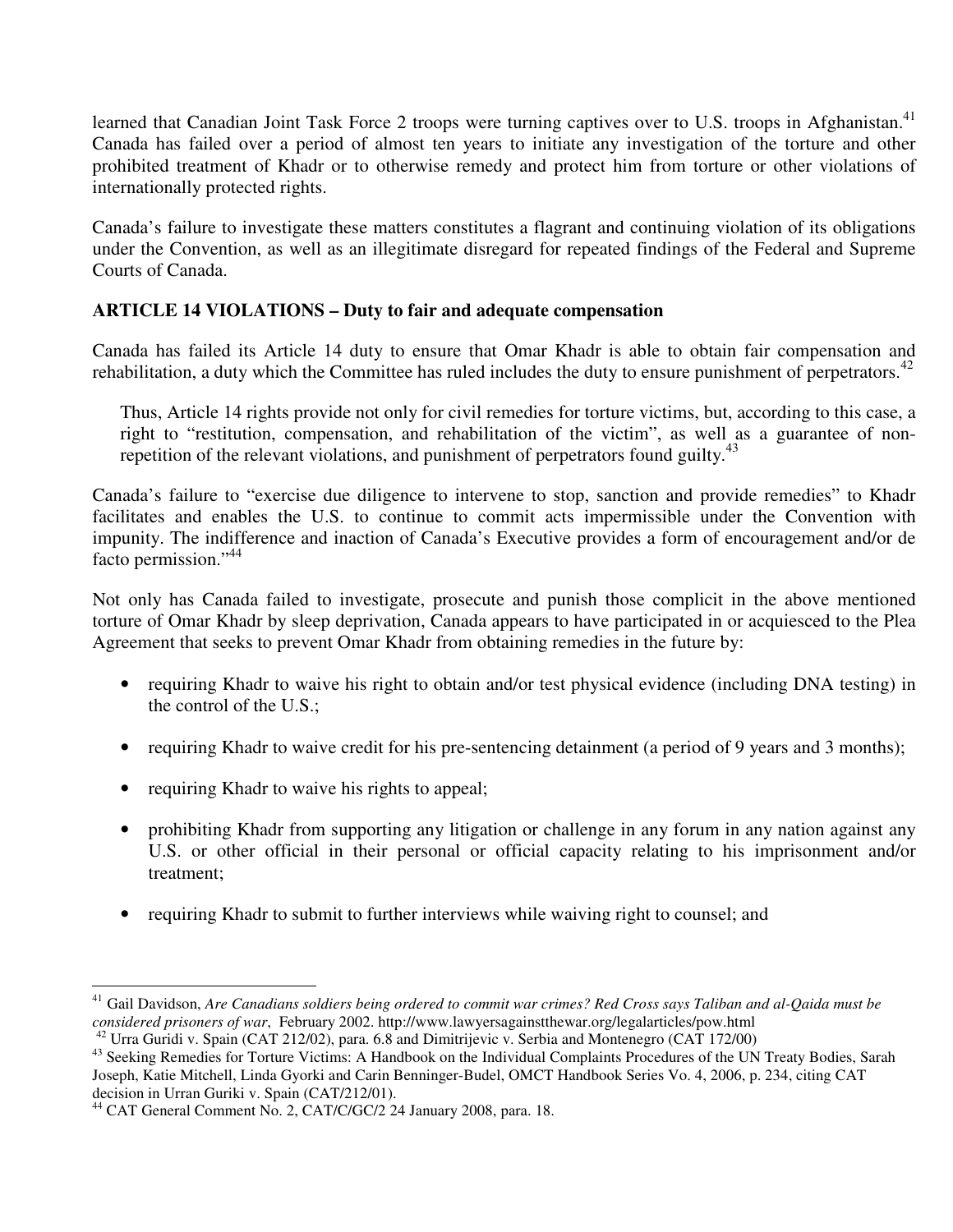• requiring Khadr to assign to the government of Canada any proceeds he might obtain from publication or dissemination of information relating to the charges.<sup>45</sup>

Canada has also resisted Khadr's attempts to obtain redress for violations of his internationally protected rights including the right to liberty, due process, and freedom from torture. On 23 April 2009 the Federal Court ordered the Prime Minister, the Minister of Foreign Affairs, the Commissioner of the RCMP, and the Director of CSIS to "...request that the United States return Mr. Khadr to Canada as soon as practicable."<sup>46</sup>

On 29 January 2010 the Supreme Court of Canada<sup>47</sup> confirmed that Canada has violated Khadr's rights in a manner that cannot be justified in a free and democratic society, and that breaches are directly causative of his ongoing deprivation. The court declined to require Khadr's repatriation, the remedy requested and ordered by the lower Courts, citing a need to respect the "arbitrary authority" of the Executive to make foreign affairs decisions. This decision is of doubtful quality given its failure to take account of the absolute nature of Convention obligations. Nonetheless, more than two years later, the Executive has exercised its arbitrary authority to make no decision at all.

Prior to the 23 April 2009 order of the Federal Court of Canada, the Standing Committee on Foreign Affairs had recommended "...that the Government of Canada demand Khadr's release from U.S. custody at Guantánamo Bay to the custody of Canadian law enforcement officials as soon as practical."<sup>48</sup> On 9 June 2008, the Senate of Canada adopted a motion urging the repatriation of Khadr.<sup>49</sup> On 23 March 2009, the House of Commons voted to accept the June 2008 recommendation of the Standing Committee, thereby directing the Prime Minister to act to secure Khadr's release and repatriation.<sup>50</sup> However, on 3 February 2010, then Foreign Affairs Minister Lawrence Cannon announced that Prime Minister Harper would not ask the U.S. for Mr. Khadr's release and repatriation. The refusal by the Executive is contrary to the decisions of Canada's democratic institutions and orders of the Federal Court of Canada, the Federal Court of Appeal, and the Supreme Court of Canada.

In May 2011, Khadr submitted his application to return to Canada. According to the terms of the plea bargain, he was eligible for release from U.S. custody and transfer to Canada on 1 November 2011. Both countries had represented that they would support such repatriation, but contrary to the Agreement he remains imprisoned in Guantánamo Bay.

While Canada has a general fund for compensation of victims, it is clearly insufficient for such serious breaches. Although an appropriate remedy was finally obtained by Mahar Arar, it came only through a Royal

l

<sup>45</sup> Plea Agreement, *supra*, para. 2 (d)- (l).

<sup>&</sup>lt;sup>46</sup> Khadr v. The Prime Minister of Canada, The Minister of Foreign Affairs, The Director of the Canadian Security Intelligence Service, and the Commissioner of the Royal Canadian Mounted Police, 23 April 2009, 2009 FC 405.

<sup>&</sup>lt;sup>47</sup> Prime Minister of Canada, Minister of Foreign Affairs, Director of the Canadian Security Intelligence Service and Commissioner of the Royal Canadian Mounted Police v. Omar Ahmed Khadr, Supreme Court of Canada, January 29, 2010, http://scc.lexum.umontreal.ca/en/2010/2010scc3/2010scc3.html

<sup>&</sup>lt;sup>48</sup> Omar Khadr: Report of the Standing Committee on Foreign Affairs and International Development, Subcommittee on International Human Rights, Para. 3, page 6.

http://www.jlc.org/files/briefs/khadr/Parliament%20Report%2017%20Jun%2008.pdf

<sup>&</sup>lt;sup>49</sup> "Senate Adopts Senator Roméo Dallaire's Motion Urging the Repatriation of Khadr" 9 June, 2008

http://sen.parl.gc.ca/SenWeb/news/details.asp?langen&sen=47&newsID=167.

 $50$  House of Commons,  $40<sup>th</sup>$  Parliament,  $2<sup>nd</sup>$  Session,

http://www2.parl.gc.ca/HousePublications/Publication.aspz?Docld=3682652&Language=E&Mode=1&Parl=40&Ses=1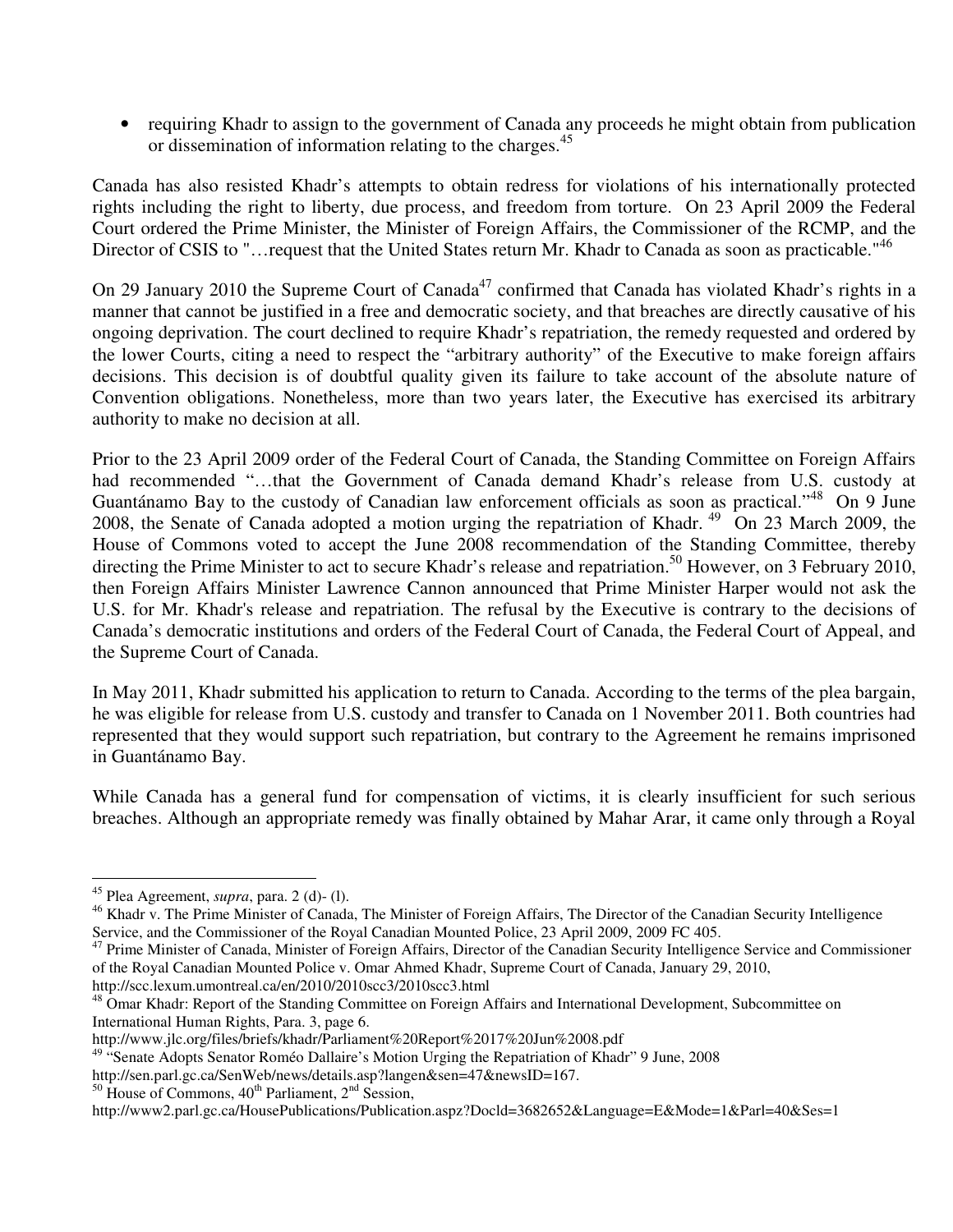Commission of Inquiry,<sup>51</sup> and a similar measure is apparently required in the present case. While the Commission of Inquiry into the Actions of Canadian Officials in Relation to Maher Arar provided its extensive report in 2007, many recommendations relevant to the Khadr case remain unimplemented.

# **ARTICLE 15 VIOLATIONS – No statement made under torture is admissible**

Canadian officials gave U.S. officials the complete records of the above noted interrogations of Khadr with no restrictions as to the future use of the information and statements obtained and with the knowledge they would be used against Khadr.

On 13 October 2010 Khadr signed the U.S. "Offer for Pre-trial Agreement" (Agreement)<sup>52</sup> which proposed that if Khadr pleaded guilty to all charges and waived rights, the U.S. would limit additional incarceration to eight years and support his application to serve the remainder of this sentence in Canada after one year. The Agreement required Khadr to agree to a stipulation of facts specifically for use against him, that were to be relied upon in his conviction, and from which he could not resile on threat of perjury. Some of these facts, including information about Al-Qaeda's global operations, about its senior leadership, and about his father's activities could not possibly have been known to Khadr. These admissions are now used to justify Khadr being labelled a 'war criminal'. The known facts indicate that Khadr was the only survivor of a battle between four locals and U.S. and Afghan forces numbering approximately 100 that took place on 27 July 2002. A gun and grenade battle ended in an airstrike by attack helicopters and two A-10 warthogs. U.S. forces entered the compound, found the badly wounded Khadr, and shot him at least twice in the back.<sup>53</sup>

On November 1 2010 Lawrence Cannon, then Canada's Minister of Foreign Affairs affirmed that "[Canada] will implement the agreement that was reached between Mr. Khadr and the government of the United States,<sup>"54</sup> but Omar Khadr remains imprisoned in solitary confinement at Guantánamo.

# **ARTICLE 10 -11 VIOLATIONS – Education of public officials and Reporting**

The government of Canada has failed in its duty to establish appropriate policy and provide education and training for its officials in respect of obligations under the Convention. Canada has also has failed to report accurately to the Committee both on the active participation of its agents in these breaches and on its refusal to meet its on-going obligations in spite of repeated Court judgments.

This failure has been intentional. The Canadian government publication, *Torture & Abuse Awareness,* identified the U.S. as one of ten countries worldwide known to engage in torture and listed sleep deprivation as a form of torture. This training manual was apparently designed to acquaint Canadian officials with interrogations techniques considered torture and countries likely to engage in torture. However, in January 2008, shortly after the existence and content of the manual became public knowledge, Maxime Bernier, then Minister of Foreign Affairs made a public apology saying, "I regret the embarrassment caused by the public

l <sup>51</sup>The Report of the *Commission* of *Inquiry* into the Actions of Canadian Officials in Relation to *Maher Arar, ("the O'Connor Report"),* Online: http://www.pch.gc.ca/cs-kc/arar/Arar\_e.pdf

 $52$  United States of America v Omar Ahmed Khadr, Offer for Pre-Trial Agreement, accessible at

http://www.law.utoronto.ca/documents/Mackin/Khadr\_PreTrialAgree.pdf

<sup>53</sup> http://en.wikipedia.org/wiki/Omar\_Khadr

<sup>&</sup>lt;sup>54</sup> Canada will repatriate Khadr, Cannon says, CTV News, November/01/2010

http://www.ctv.ca/CTVNews/TopStories/20101101/khadr-documents-101101/#ixzz1mI72V0wc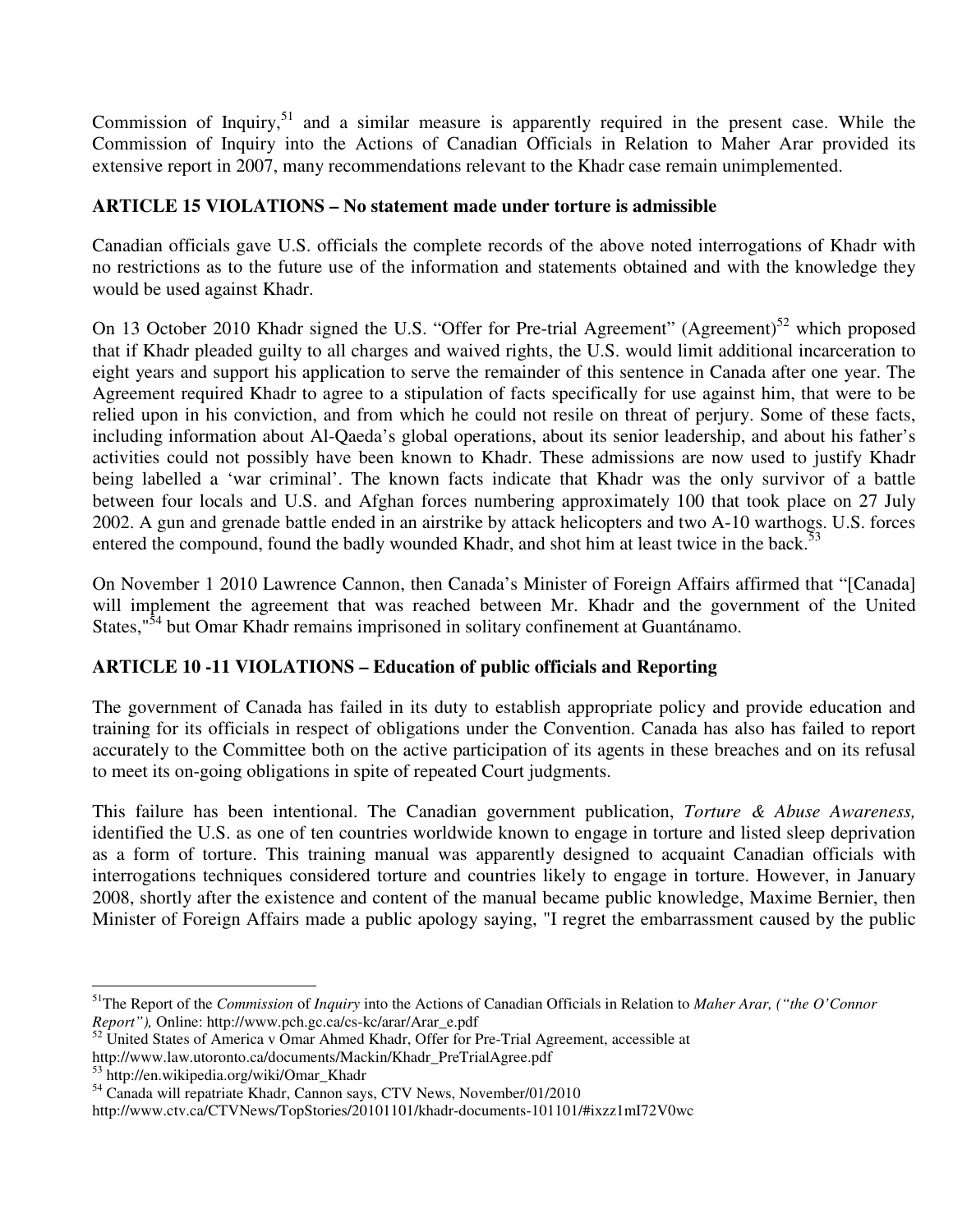disclosure of the manual used in the department's torture awareness training…It contains a list that wrongly includes some of our closest allies. I have directed that the manual be reviewed and rewritten."<sup>55</sup>

While Canada has reported to the Committee that the *Charter* and *Criminal Code* apply to Canadian officials, no investigation or charges have been brought against the officials who knowingly interrogated Khadr following his torture and failed to report it. Similarly, Canada's recent report to CAT indicates no developments in investigation and oversight for breaches under Article 12, in spite of repeated Court decisions over a period of many years in both *Khadr* cases highlighting the outstanding *Charter* breaches and confirming the causative acts of officials that should form the basis for such an investigation.

## **BREACHES OF THE CONVENTION ON RIGHTS OF THE CHILD**

The aforementioned interrogations by Canadian officials were carried out while Khadr was a child and unrepresented. The Special Representative for the Secretary General on children and armed conflict Radhika Coomaraswamy stated "The statute of the International Criminal Court (ICC) makes it clear that no one under 18 will be tried for war crimes…Even if Omar Khadr were to be tried in a national jurisdiction, juvenile justice standards are clear; children should not be tried before military tribunals. [...]The Omar Khadr case will set a precedent that may endanger the status of child soldiers all over the world."<sup>56</sup>

Khadr's status as a child necessitates a higher standard for his care while in custody and a lower threshold for the treatment that will be considered torture. $57$ 

# **RELATED BREACHES OF THE** *CHARTER* **AND INTERNATIONAL HUMAN RIGHTS LAW**

The illegality of indefinite detention, denial of habeas corpus, denial of access to an independent and impartial tribunal has been confirmed by three separate decisions of the U.S. Supreme Court:

a) On June 28 2004 the U.S. Supreme Court (SCUS) ruled that the indefinite detention of and denial of habeas corpus to Guantánamo Bay prisoners violates U.S. law. The court ruled that "detainees at Guantánamo Bay are being held indefinitely, and without benefit of any legal proceedings to determine their status...".  $^{58}$ 

b) On June 29, 2005 the SCUS ruled that "the military commission at issue lacks the power to proceed because its structure and procedures violate both the Uniform Code of Military Justice and the four Geneva Conventions signed in 1949." *<sup>59</sup>*

c) On June 12, 2008, the SCUS again ruled that Guantánamo Bay detainees have the right to habeas corpus and that the Combat Status Review Tribunals are not an adequate substitute.  $^{60}$ 

 $\overline{a}$ 

<sup>55</sup> Paul Hewitt, *Ottawa to rewrite controversial training manual*, The Star, January 19, 2008. http://www.thestar.com/News/article/295628

<sup>&</sup>lt;sup>56</sup> Statement of SRSG Ms. Radhika Coomaraswamy on the occasion of the trial of Omar Khadr before the Guantánamo Military Commission, New York, 10 August 2010, online:

http://www.un.org/children/conflict/english/09-august-2010-trial-of-omar-khadr.html

 $57$  See for example the consideration given by Human Rights Committee in finding that sentencing of juveniles to life without parole violated Article 7 of the ICCPR.

<sup>58</sup> *Rasul et al v. Bush, President of the United States et al (* renamed *Hicks v. Bush et al* on the release of Rasul), 124 S. Ct. 2686 (2004)

<sup>59</sup> *Hamdan v. Rumsfeld* ,415 F. 3d. 33 (CADC, *2005*).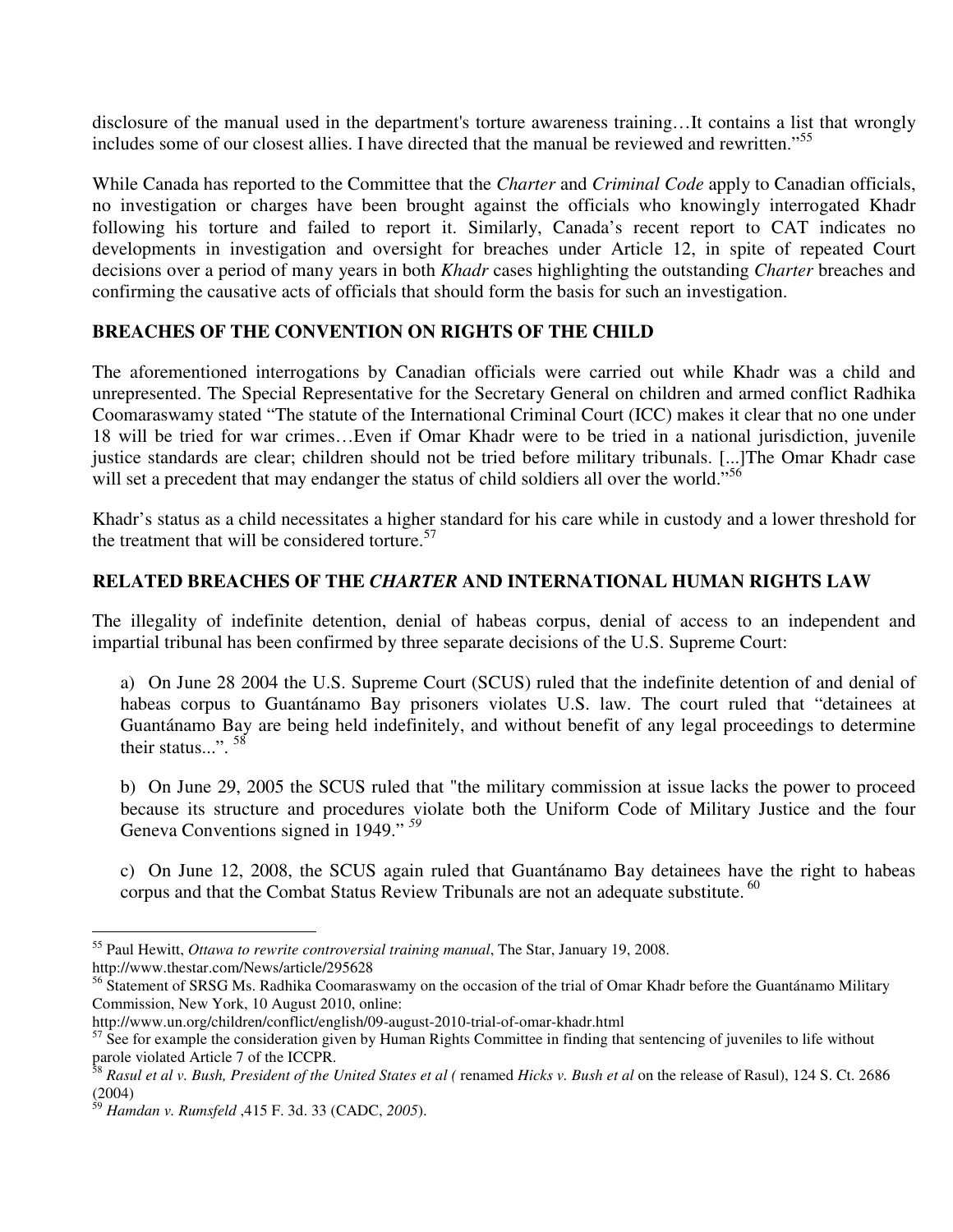Canadian courts have confirmed that U.S. treatment of Khadr in Guantánamo, and the participation of Canadian officials, violates international human rights law and the *Charter* and cannot be justified in a free and democratic society:

a) On August 8 2005 the Federal Court of Canada (FCC), found that "conditions at Guantánamo Bay do not meet Canada standards…" and, that, as a result, Omar Khadr was "in poor mental and physical shape…"*<sup>61</sup>*

b) On May 28 2008 the Supreme Court of Canada<sup>62</sup> ruled unanimously that "...the regime providing for the detention and trial of Mr. Khadr at the time of the CSIS interviews constituted a clear violation of fundamental human rights protected by international law." The Supreme Court of Canada therefore concluded that participation by Canadian officials with the 'Guantánamo Bay process' was "contrary to Canada's binding international obligations." (emphasis added)

Lawyers for the Obama administration had earlier expressed concern that it may be impossible to obtain convictions in U.S. federal courts of Guantánamo prisoners subjected to 'brutal treatment'.<sup>63</sup> Factors that may have fuelled the decision not to bring Khadr before a regularly constituted U.S. court were the delays<sup>64</sup> in violation of the right to be tried within a reasonable time<sup>65</sup> and the fact that key evidence that might have been accepted by a U.S. federal court on the charges had collapsed.<sup>66</sup> Other key evidence, having been obtained by torture, would be inadmissible.

#### **RECOMMENDATIONS**

Considering Canada's obligations under the *Charter,* the Convention, and related international law, as well as the amply supported allegations of breach and findings of breach noted above, it is our opinion that Canada must:

1. Establish a Royal Commission of Inquiry into the actions of Canadian officials in relation to the capture, detention and treatment of Omar Khadr;

 $\overline{a}$ <sup>60</sup> *Boumediene et al. v. Bush, President of The United States, et al*

<sup>61</sup> *Omar Ahmed Khadr by his Next Friend Fatmah El-Samnah v. The Queen*, (2005), 133 C.R.R. (2d) 189.

<sup>62</sup> *Canada (Justice) v. Khadr* , 2008 SCC 28 (CanLII)

 $63$  U.S. May Revive Guantánamo Military Courts. The New York Times. William Glaberson. Published: May 1, 2009 http://www.nytimes.com/2009/05/02/us/politics/02gitmo.html

 $<sup>64</sup>$  Factors contributing to the delay include: rulings by the U.S. Supreme Court that the military commissions are illegal; dismissal</sup> of the charges; non-disclosure by the prosecution; leaked documents indicating falsification of evidence by the U.S. military; the Pentagon sacking of the military "Presiding Officer" in charge of the Khadr case; investigation of professional misconduct complaints against Khadr's lead military attorney; a 120-day adjournment imposed by President Obama in January 2009 for a review the process; a four month suspension imposed by the president in May 2009 to alter the military commissions.

<sup>65</sup> The U.S. Constitution, art. VI, cl.2 guarantees a trial within a reasonable time as does the *Speedy Trial Act.* In Canada this right is guaranteed by the *Charter of Rights and Freedoms* s. 11(b). The Supreme Court of Canada recently ruled that a two year delay violated Charter rights and that the appropriate remedy was to stay the prosecution (*R. v. Godin*, 2009 SCC 26).

<sup>&</sup>lt;sup>66</sup> For example in early 2008, it was learned that the report of the 27 July military assault had been falsely altered to implicate Khadr<sup>66</sup>; in April further disclosure indicated that U.S. troops may have thrown the grenade<sup>66</sup>; photographs leaked in November 2009 indicate that Khadr found lying unconscious and partially covered by the rubble of the collapsed buildings before he was shot twice in the back by a U.S. soldier.